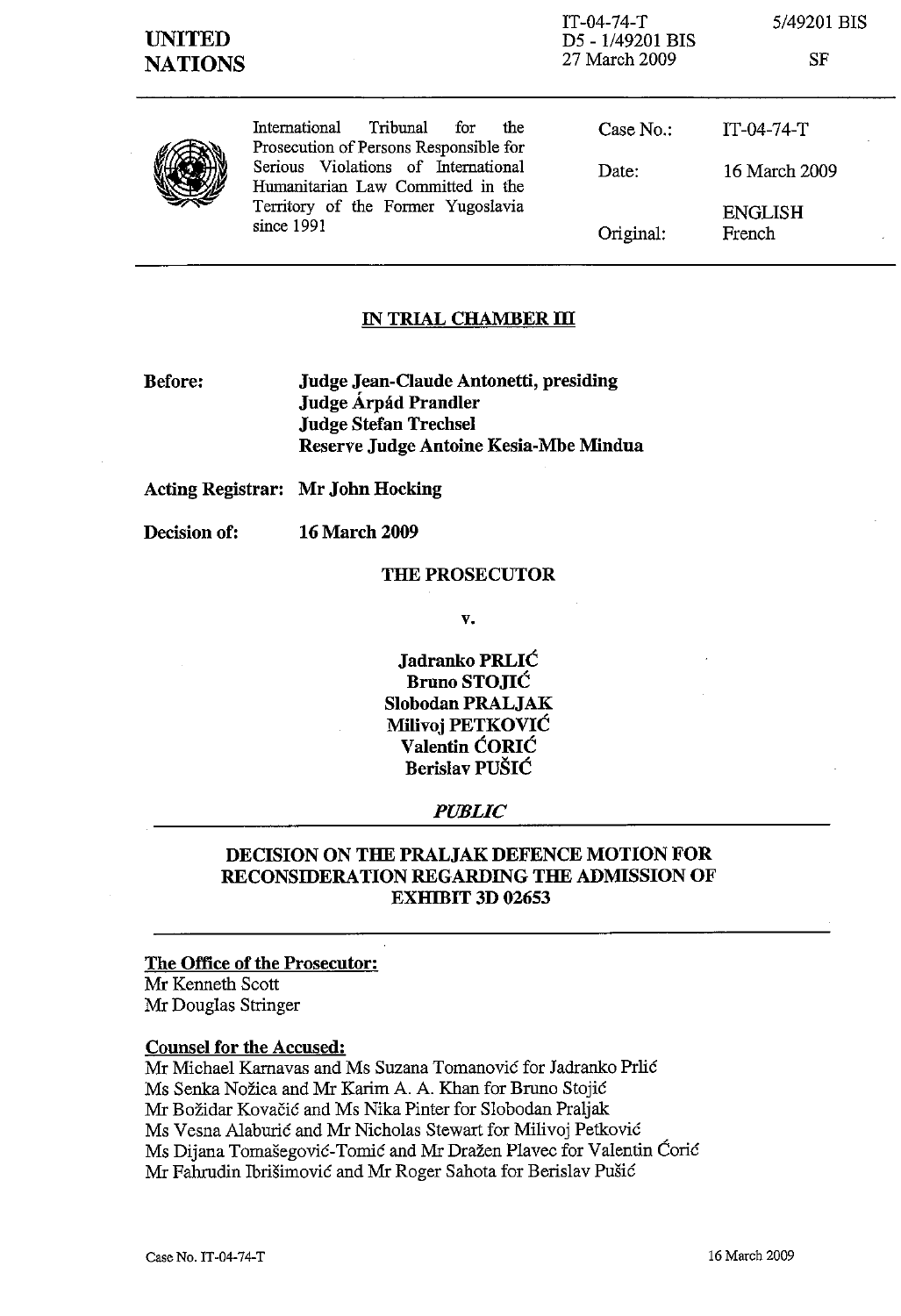**TRIAL CHAMBER ill** ("Chamber") of the International Tribunal for the Prosecution of Persons Responsible for Serious Violations of International Humanitarian Law Committed in the Territory of the Former Yugoslavia since 1991 ("Tribunal"),

**SEIZED** of "Slobodan Praljak's Motion for Reconsideration of the *Ordonnance Portant admission d' elements de preuve relatifs au temoin expert Milan Cvikl* issued 18 February 2009 Regarding the Admission of Exhibit 3D 02653", filed publicly on 20 February 2009 ("Motion") by Counsel for the Accused Slobodan Praljak ("Praljak Defence"), in which the Praljak Defence withdraws its request for the admission of excerpts of Exhibit 3D 02653 ("Excerpts") numbered 3D33-1848 and 3D33-1849, and requests that the Chamber reconsider only the refusal of the Excerpts numbered 3D33-l851 and 3D33-0550,

**NOTING** document **IC** 00899 by which the Praljak Defence requested the admission of several exhibits presented through Witness Milan Cvikl, who appeared from 12 to 15 January 2009 ("Original Motion"),

**NOTING** the "Order Admitting Evidence Regarding Expert Witness Milan Cvik1", dated 18 February 2009 ("Order"), by which the Chamber denied the admission of the Excerpts<sup>1</sup> for the reason that it was unable to determine exactly which pages were requested for admission by the Praljak Defence, as the pages of the original document in  $BCS<sup>2</sup>$  did not correspond to the pages requested for admission in the English version, $3$ 

**CONSIDERING** that neither the other Defence teams nor the Office of the Prosecutor filed a response to the Motion,

**CONSIDERING** that in support of the Motion, the Praljak Defence argues that Exhibit 3D 02653 is an excerpt from a book; that the Excerpts numbered 3D33-1848 and 3D33-1849 were requested for admission in the Original Motion insofar as they correspond to the title page and the cover page of this book; that Excerpt number

 $<sup>1</sup>$  Order, p. 6.</sup>

<sup>2 3</sup>D33-1848, 3D33-1849 and 3D33-1851.

 $3\overline{3}$ D37-0550.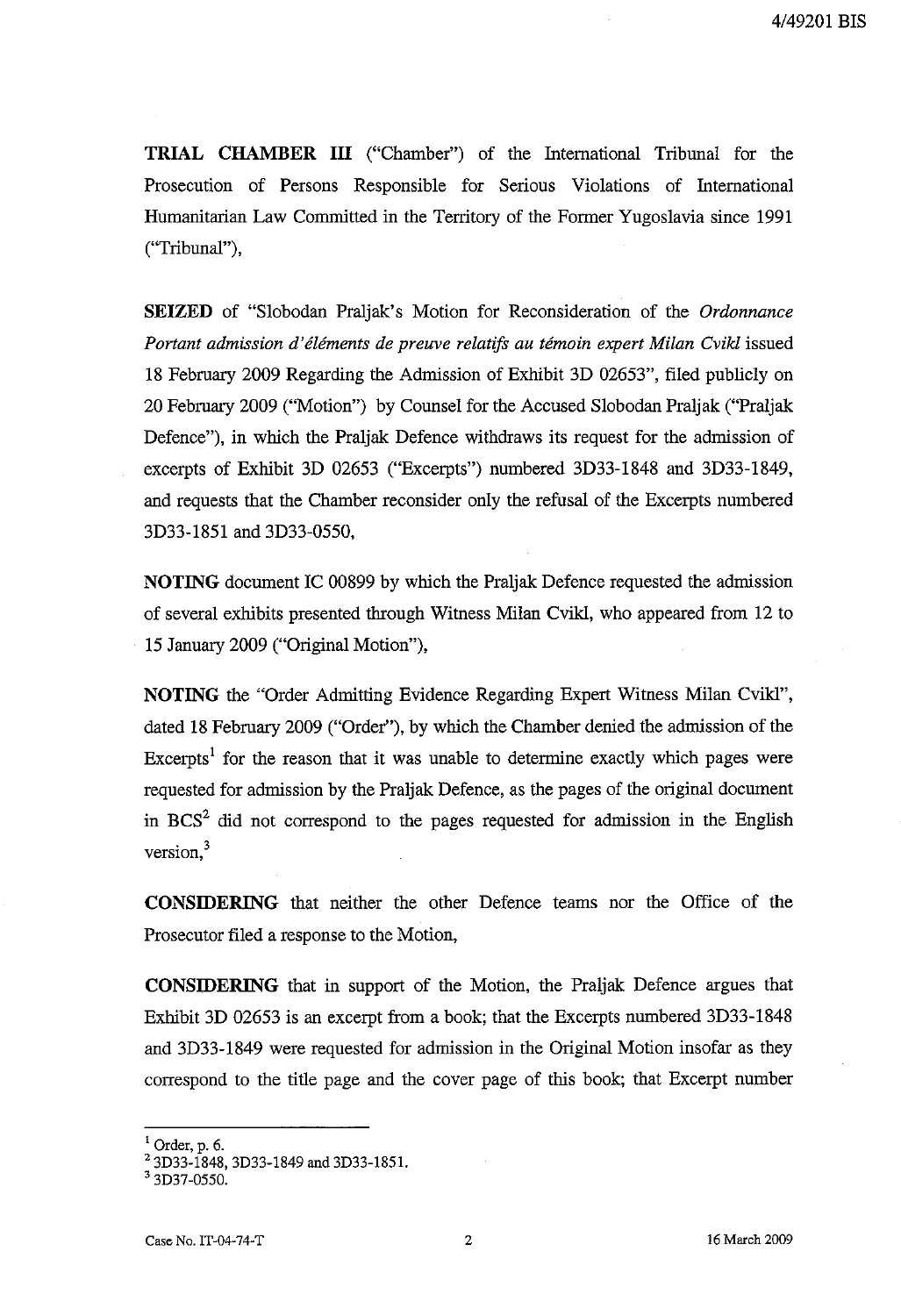3D33-1851 and its English translation under number 3D37-0550 originate from this  $book.<sup>4</sup>$ 

**CONSIDERING** that the Praljak Defence argues that in the Original Motion, it requested the admission of the Excerpts numbered 3D33-1848 and 3D33-1849 to facilitate the work of the Chamber because the said Excerpts would allow it to authenticate the book from which Excerpt 3D33-1851 in BCS and Excerpt 3D37- 0550 in English were taken. $5$ 

**CONSIDERING** that in order to avoid any confusion, the Pra1jak Defence presently seeks to withdraw its request for admission and reconsideration of the Order as it relates to the refusal of the Excerpts numbered 3D33-1848 and 3D33-1849; that the Praljak Defence requests that the Chamber reconsider only the admission of the Excerpt numbered 3D33-1851 in BCS and the Excerpt numbered 3D37-0550 in English, $<sup>6</sup>$ </sup>

**CONSIDERING,** as a preliminary matter, that the Chamber takes note of the fact that the Praljak Defence no longer seeks the admission of the Excerpts numbered 3D33-1848 'and 3D33-1849 and that the Motion is therefore not relevant to these Excerpts,

**CONSIDERING** however that the Chamber finds that the Praljak Defence had nonetheless rightly conformed to Guideline 8 of the Decision Adopting Guidelines for the Presentation of Defence Evidence of 28 April 2008 ("Guideline 8") by requesting the admission of the Excerpts numbered 3D33-1848 and 3D33-1849, but that its request was denied in the Order because it had failed to provide translations of the said Excerpts,

**CONSIDERING** that in the present case, the Praljak Defence, which should have also included in its Motion the Excerpts that it was withdrawing, seized the Chamber only of Excerpts numbered 3D33-1851 and 3D37-0550,

**CONSIDERING** that a Trial Chamber has the inherent power to reconsider its own decisions and that it may allow a request for reconsderation if the requesting party

<sup>4</sup> Motion para, 3.

<sup>5</sup> Motion, para. 3.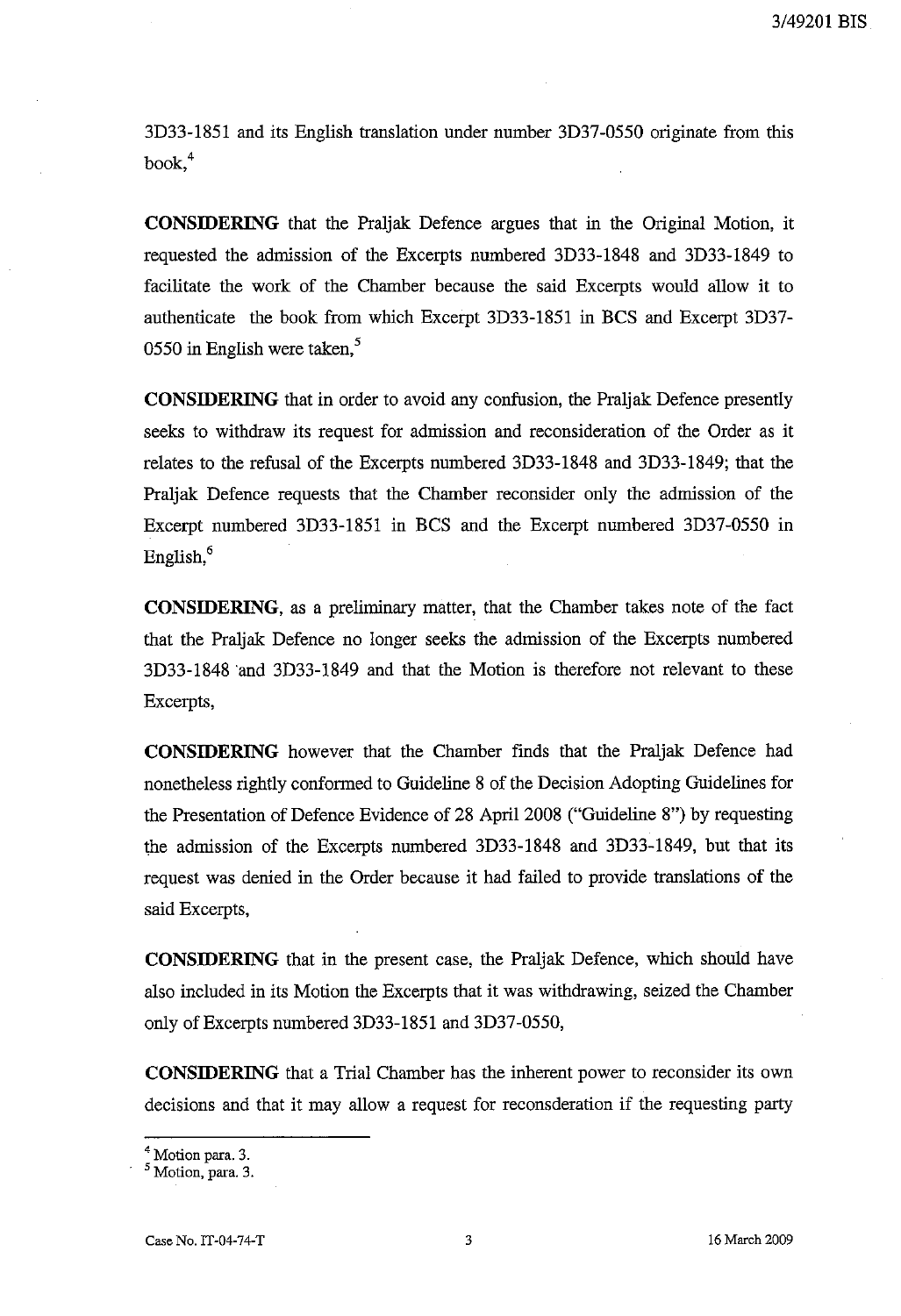demonstrates to the Chamber that the impugned decision contains a clear error of reasoning or that particular circumstances, which can be new facts or arguments, $\alpha$ justify its reconsideration in order to avoid injustice,<sup>8</sup>

**CONSIDERING** that the Chamber notes that the English translation under number 3D37-0550 only partly corresponds to the BCS original under number 3D33-1851 and that the Praljak: Defence did not indicate which passages of the translation correspond to the original,

**CONSIDERING** that the Chamber notes furthermore that pursuant to Guideline 8, a party requesting the admission of an excerpt from a document must also request admission of the title page of the said document and its translation into one of the Tribunal's working languages,

**CONSIDERING** that, as noted above, the Praljak: Defence does not seek the admission of the Excerpts corresponding to the title page of Exhibit 3D 02653 $^9$  and that they are not part of the Motion; that the Chamber notes that in any event, the translations of these pages are not in *ecourt,* 

**CONSIDERING** that, in view of the above, the Chamber is not able to assess whether the Excerpts contain sufficient indicia of probative value and relevance and that, therefore, it is appropriate to deny the Motion,

 $\frac{6}{7}$  Motion, p. 1.<br> $\frac{7}{7}$  The Prosecular

<sup>7</sup>*The Prosecutor v. Stanislav GaUe,* Case no. IT-98-29-A, Decision on Defence's Request for Reconsideration, 16 July 2004, pp. 3 and 4, citing *The Prosecutor v. Laurent Semanza,* Case no. ICTR-97-20-T, Trial Chamber III, Decision on Defence Motion to Reconsider Decision Denying Leave to Call Rejoinder Wituesses, 9 May 2002, para. 8.

<sup>8</sup>*The Prosecutor v. Stanislav GaUe,* Case no. IT-98-29-A, Decision on Defence's Request for Reconsideration, 16 July 2004, pp. 3 and 4, citing, *inter alia, The Prosecutor v. Zdravko Mucić et al.*, Case no. *IT-96-21Ahis,* Appeals Judgement on Sentence, 8 April 2003, para. 49; *The Prosecutor v. Popovic et al.,* Case no. IT-05-88-T, Decision on Defence Motion for Certification to Appeal Decision Admitting Written Evidence pursuant to Rule 92 *his,* 19 October 2006, p. 4.

<sup>&</sup>lt;sup>9</sup> Pages 3D33-1848 and 3D-1849 of Exhibit 3D 02653.